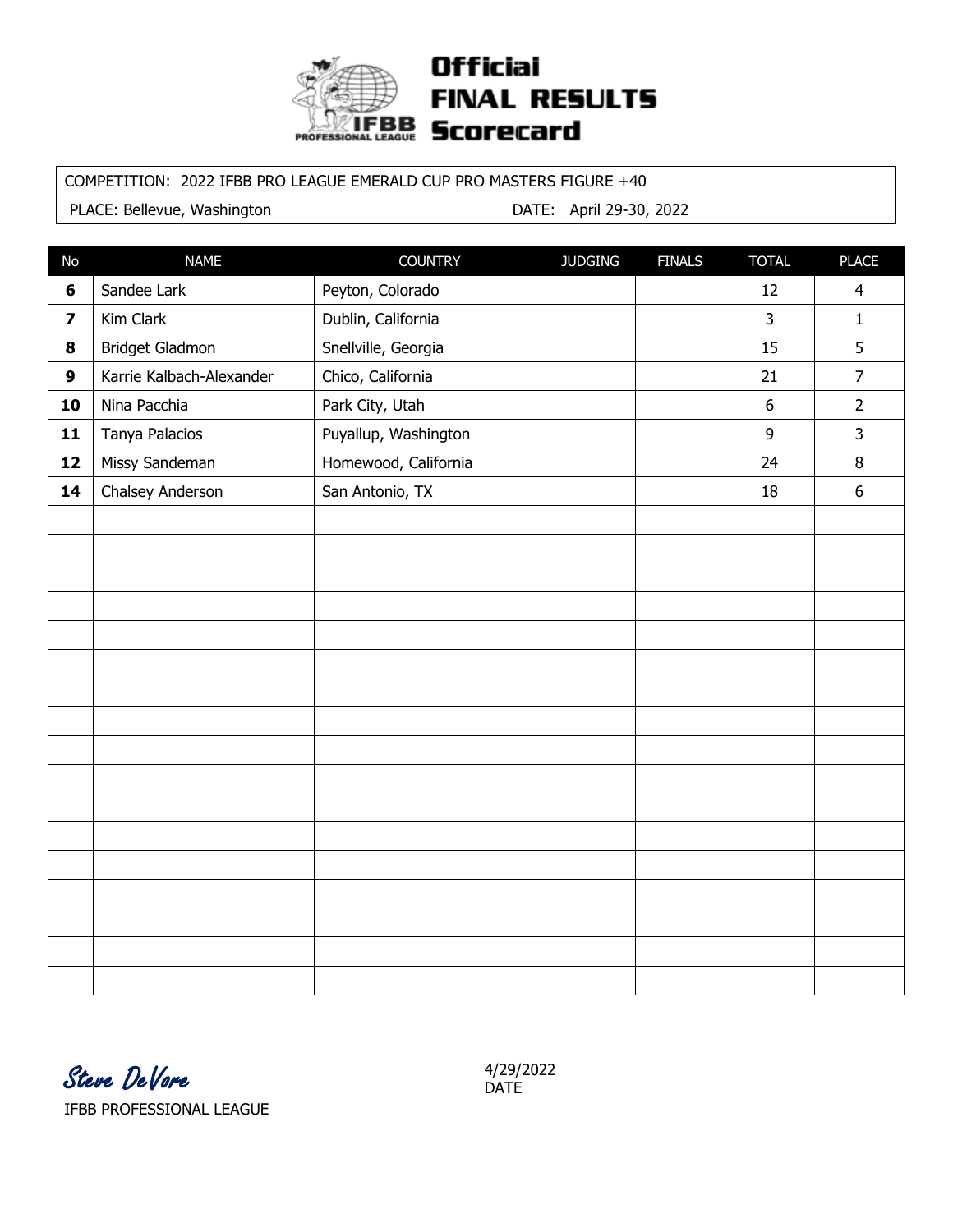

## **Official FINAL RESULTS PROFESSIONAL LEAGUE SCOreCard**

#### COMPETITION: 2022 IFBB PRO LEAGUE EMERALD CUP PRO MASTERS FIGURE +45

PLACE: Bellevue, Washington | DATE: April 29-30, 2022

| No                      | <b>NAME</b>              | <b>COUNTRY</b>       | <b>JUDGING</b> | <b>FINALS</b> | <b>TOTAL</b>     | <b>PLACE</b>   |
|-------------------------|--------------------------|----------------------|----------------|---------------|------------------|----------------|
| $\overline{\mathbf{z}}$ | Kim Clark                | Dublin, California   |                |               | 3                | $\mathbf{1}$   |
| 8                       | Bridget Gladmon          | Snellville, Georgia  |                |               | 9                | $\overline{3}$ |
| $\mathbf{9}$            | Karrie Kalbach-Alexander | Chico, California    |                |               | 12               | $\overline{4}$ |
| 11                      | Tanya Palacios           | Puyallup, Washington |                |               | $\boldsymbol{6}$ | $\overline{2}$ |
| 12                      | Missy Sandeman           | Homewood, California |                |               | 15               | 5              |
|                         |                          |                      |                |               |                  |                |
|                         |                          |                      |                |               |                  |                |
|                         |                          |                      |                |               |                  |                |
|                         |                          |                      |                |               |                  |                |
|                         |                          |                      |                |               |                  |                |
|                         |                          |                      |                |               |                  |                |
|                         |                          |                      |                |               |                  |                |
|                         |                          |                      |                |               |                  |                |
|                         |                          |                      |                |               |                  |                |
|                         |                          |                      |                |               |                  |                |
|                         |                          |                      |                |               |                  |                |
|                         |                          |                      |                |               |                  |                |
|                         |                          |                      |                |               |                  |                |
|                         |                          |                      |                |               |                  |                |
|                         |                          |                      |                |               |                  |                |
|                         |                          |                      |                |               |                  |                |
|                         |                          |                      |                |               |                  |                |
|                         |                          |                      |                |               |                  |                |
|                         |                          |                      |                |               |                  |                |
|                         |                          |                      |                |               |                  |                |

4/29/2022 DATE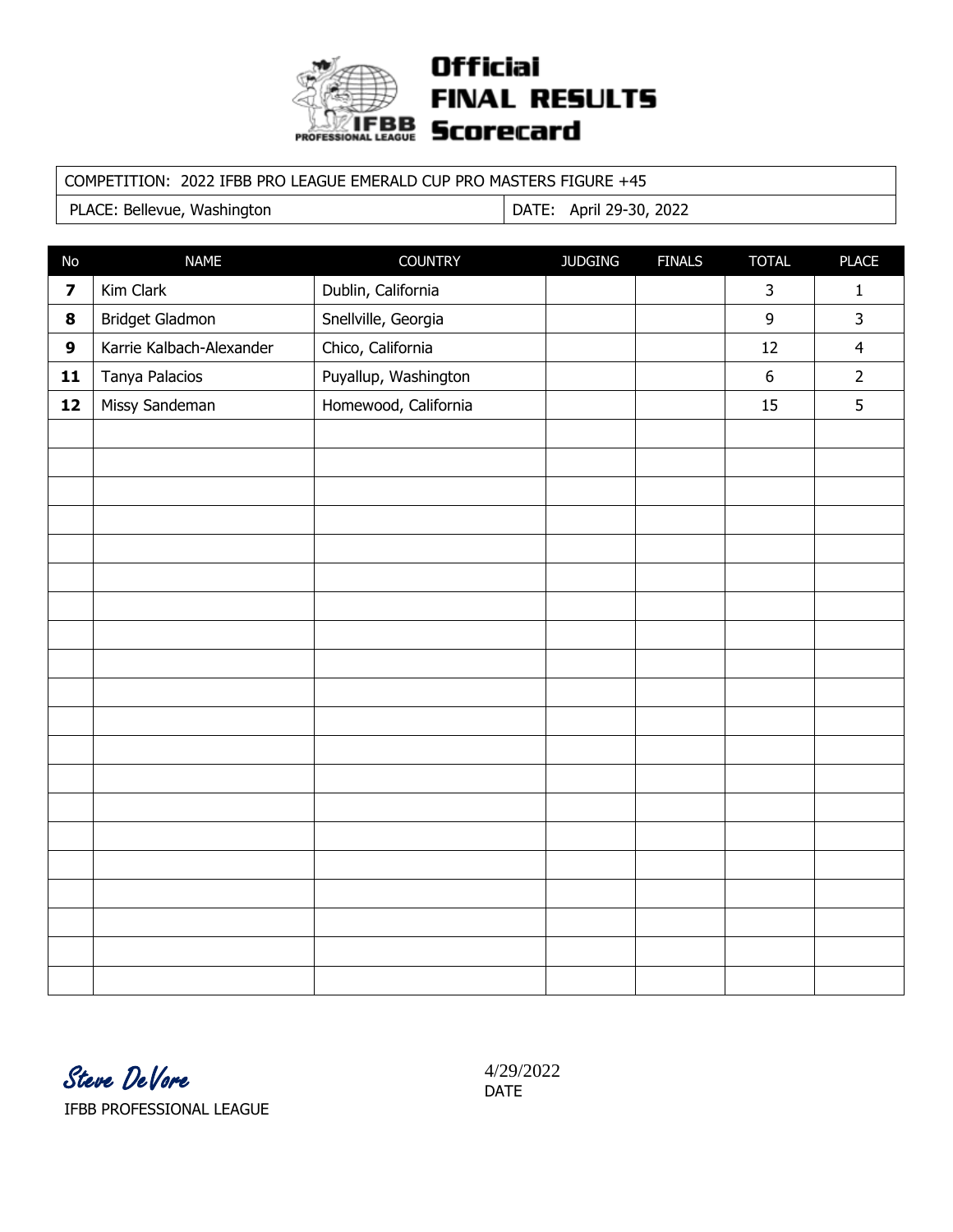

## **Official FINAL RESULTS PROFESSIONAL LEAGUE SCOreCard**

#### COMPETITION: 2022 IFBB PRO LEAGUE EMERALD CUP PRO MASTERS FIGURE +50

PLACE: Bellevue, Washington | DATE: April 29-30, 2022

| No                      | <b>NAME</b>              | <b>COUNTRY</b>       | <b>JUDGING</b> | <b>FINALS</b> | <b>TOTAL</b>     | <b>PLACE</b>   |
|-------------------------|--------------------------|----------------------|----------------|---------------|------------------|----------------|
| $\overline{\mathbf{z}}$ | Kim Clark                | Dublin, California   |                |               | 3                | $\mathbf 1$    |
| 8                       | Bridget Gladmon          | Snellville, Georgia  |                |               | $\boldsymbol{6}$ | $\overline{2}$ |
| $\boldsymbol{9}$        | Karrie Kalbach-Alexander | Chico, California    |                |               | 9                | $\mathsf{3}$   |
| 12                      | Missy Sandeman           | Homewood, California |                |               | 14               | 5              |
| 13                      | Cathy Vega               | Elko, Nevada         |                |               | 13               | $\overline{4}$ |
|                         |                          |                      |                |               |                  |                |
|                         |                          |                      |                |               |                  |                |
|                         |                          |                      |                |               |                  |                |
|                         |                          |                      |                |               |                  |                |
|                         |                          |                      |                |               |                  |                |
|                         |                          |                      |                |               |                  |                |
|                         |                          |                      |                |               |                  |                |
|                         |                          |                      |                |               |                  |                |
|                         |                          |                      |                |               |                  |                |
|                         |                          |                      |                |               |                  |                |
|                         |                          |                      |                |               |                  |                |
|                         |                          |                      |                |               |                  |                |
|                         |                          |                      |                |               |                  |                |
|                         |                          |                      |                |               |                  |                |
|                         |                          |                      |                |               |                  |                |
|                         |                          |                      |                |               |                  |                |
|                         |                          |                      |                |               |                  |                |
|                         |                          |                      |                |               |                  |                |
|                         |                          |                      |                |               |                  |                |
|                         |                          |                      |                |               |                  |                |

Steve DeVore IFBB PROFESSIONAL LEAGUE

4/29/2022 DATE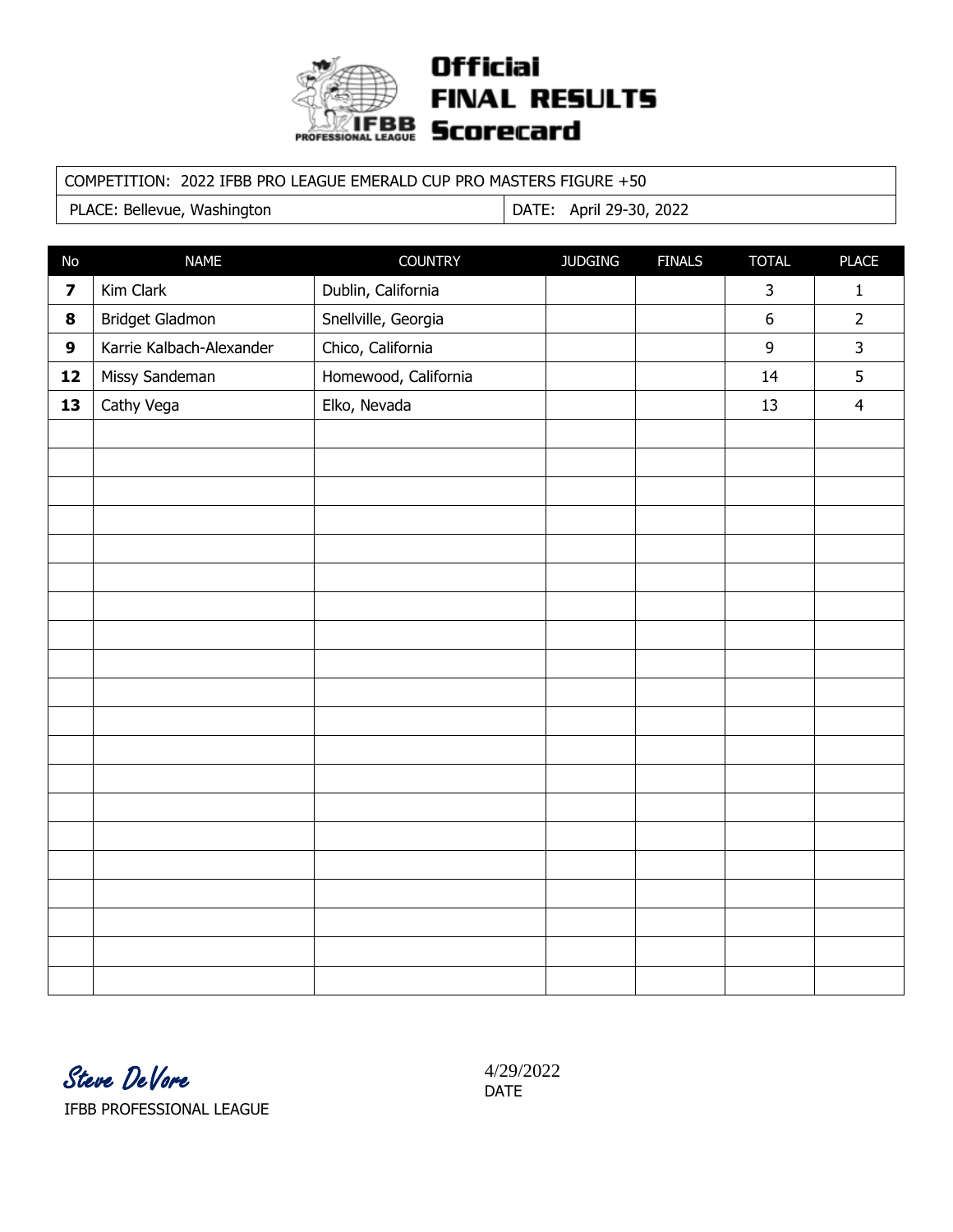

# **NPC FX SUPPS EMERALD CUP - DAY 1**

**APRIL 29, 2022**



### **FINAL PLACINGS**

| Men's Classic Physique - Masters 60+ |                        |                         |                    |  |  |
|--------------------------------------|------------------------|-------------------------|--------------------|--|--|
|                                      | Placing   Competitor # | Name                    | <b>Total Score</b> |  |  |
|                                      | 110                    | <b>Richard Gonzales</b> |                    |  |  |
|                                      | 66                     | Corky Thoreson          | 10.                |  |  |
|                                      | 111                    | <b>Chris Murray</b>     | 15                 |  |  |

|         | Men's Classic Physique - Masters 50+ |                         |                    |  |  |  |
|---------|--------------------------------------|-------------------------|--------------------|--|--|--|
| Placing | Competitor #                         | Name                    | <b>Total Score</b> |  |  |  |
|         | 70                                   | Nazerine Howard         | 5                  |  |  |  |
| 2       | 110                                  | <b>Richard Gonzales</b> | 10                 |  |  |  |
| 3       | 69                                   | <b>Robert Clendenen</b> | 16                 |  |  |  |
| 4       | 112                                  | <b>Ricco Bland</b>      | 19                 |  |  |  |
| 5       | 113                                  | <b>Jarrod Easton</b>    | 26                 |  |  |  |
| 6       |                                      | <b>Keith Lane</b>       | 29                 |  |  |  |

|                | Men's Classic Physique - Masters 40+ |                             |                    |  |  |  |
|----------------|--------------------------------------|-----------------------------|--------------------|--|--|--|
| Placing        | Competitor#                          | Name                        | <b>Total Score</b> |  |  |  |
| 1              | 75                                   | <b>Derrick Dietz</b>        | 5                  |  |  |  |
| $\overline{2}$ | 115                                  | <b>Chris Echevarria</b>     | 11                 |  |  |  |
| 3              | 114                                  | Kale Bradford               | 14                 |  |  |  |
| 4              | 82                                   | <b>Christopher Weichman</b> | 20                 |  |  |  |
| 5              | 112                                  | <b>Ricco Bland</b>          | 25                 |  |  |  |
| 6              | 77                                   | <b>Tanumaleu Foifua</b>     | 30                 |  |  |  |
| 7              | 71                                   | <b>Keith Lane</b>           | 35                 |  |  |  |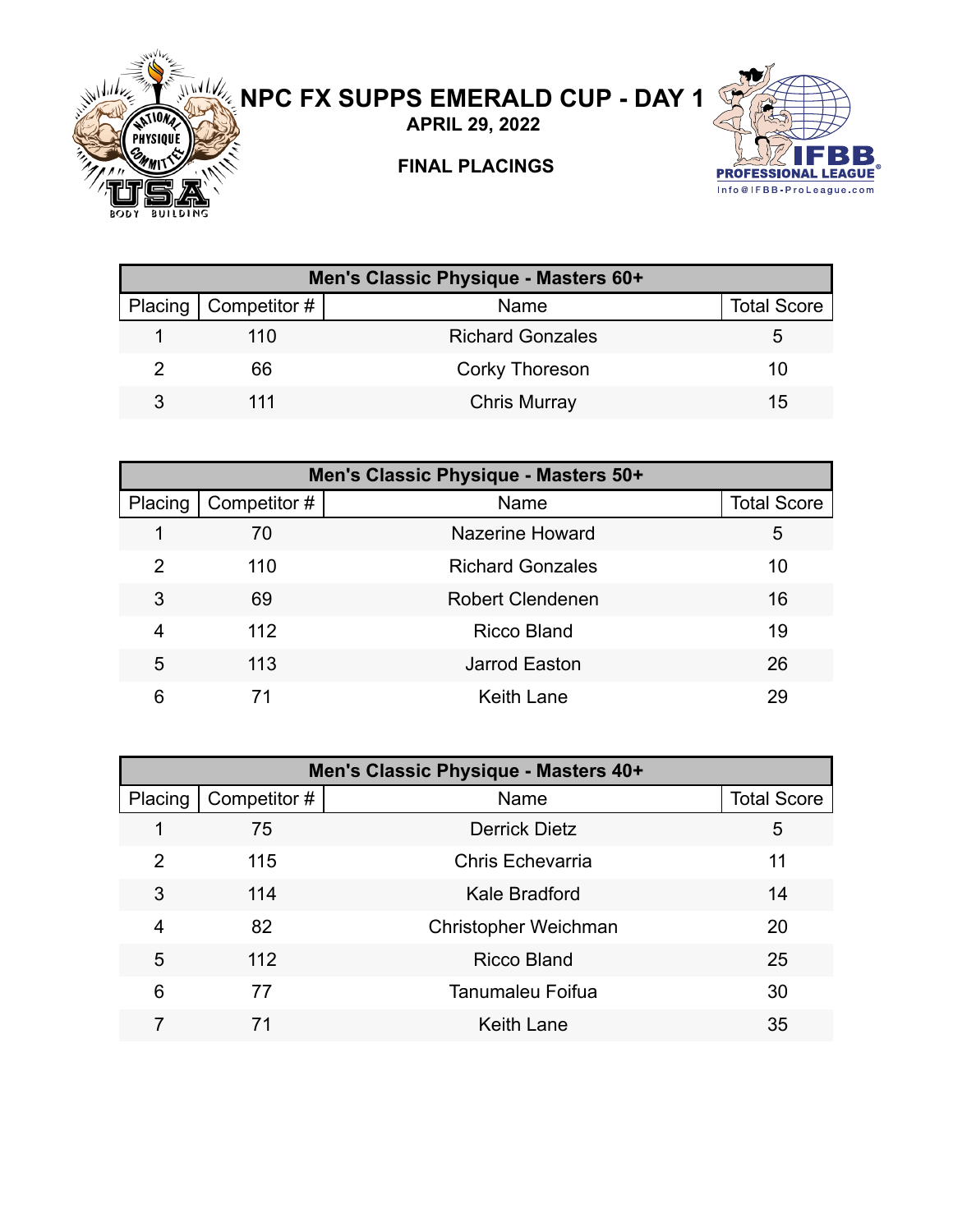|         | Men's Classic Physique - Masters 35+ |                       |                    |  |  |  |
|---------|--------------------------------------|-----------------------|--------------------|--|--|--|
| Placing | Competitor #                         | Name                  | <b>Total Score</b> |  |  |  |
|         | 75                                   | <b>Derrick Dietz</b>  | 5                  |  |  |  |
| 2       | 118                                  | <b>Tyson Frodin</b>   | 11                 |  |  |  |
| 3       | 117                                  | <b>Terrell Duncan</b> | 14                 |  |  |  |
| 4       | 116                                  | <b>Jacob Briles</b>   | 20                 |  |  |  |
| 5       | 114                                  | Kale Bradford         | 27                 |  |  |  |
| 6       | 119                                  | <b>Larry Horsey</b>   | 28                 |  |  |  |
| 7       | 85                                   | Eli Austin            | 36                 |  |  |  |
| 8       | 112                                  | <b>Ricco Bland</b>    | 39                 |  |  |  |

| <b>Men's Classic Physique - Junior</b> |              |                      |                    |  |  |
|----------------------------------------|--------------|----------------------|--------------------|--|--|
| Placing                                | Competitor # | Name                 | <b>Total Score</b> |  |  |
|                                        | 99           | Cash Nicholson       | 5                  |  |  |
| っ                                      | 122          | Logan Slocum         | 10                 |  |  |
| 3                                      | 83           | <b>Adrian Cortez</b> | 16                 |  |  |
|                                        | 121          | Anthony Israel       | 19                 |  |  |

|         | Men's Classic Physique - True Novice A |                        |                    |  |  |
|---------|----------------------------------------|------------------------|--------------------|--|--|
| Placing | Competitor #                           | Name                   | <b>Total Score</b> |  |  |
|         | 123                                    | Michael Algate         | 5                  |  |  |
| 2       | 86                                     | <b>Andrew Brenick</b>  | 10                 |  |  |
| 3       | 129                                    | George Lymberis        | 15                 |  |  |
| 4       | 130                                    | <b>Anthony Panetta</b> | 20                 |  |  |
| 5       | 132                                    | Niyonkuru Wilson       | 27                 |  |  |
| 6       | 121                                    | Anthony Israel         | 28                 |  |  |

|         | <b>Men's Classic Physique - True Novice B</b> |                      |                    |  |  |  |
|---------|-----------------------------------------------|----------------------|--------------------|--|--|--|
| Placing | Competitor #                                  | Name                 | <b>Total Score</b> |  |  |  |
|         | 131                                           | Saul Peterson        | 5                  |  |  |  |
| 2       | 125                                           | <b>Chris Cashman</b> | 12                 |  |  |  |
| 3       | 85                                            | Eli Austin           | 13                 |  |  |  |
| 4       | 126                                           | <b>Sam Davis</b>     | 22                 |  |  |  |
| 5       | 128                                           | Lorenzo Hill         | 23                 |  |  |  |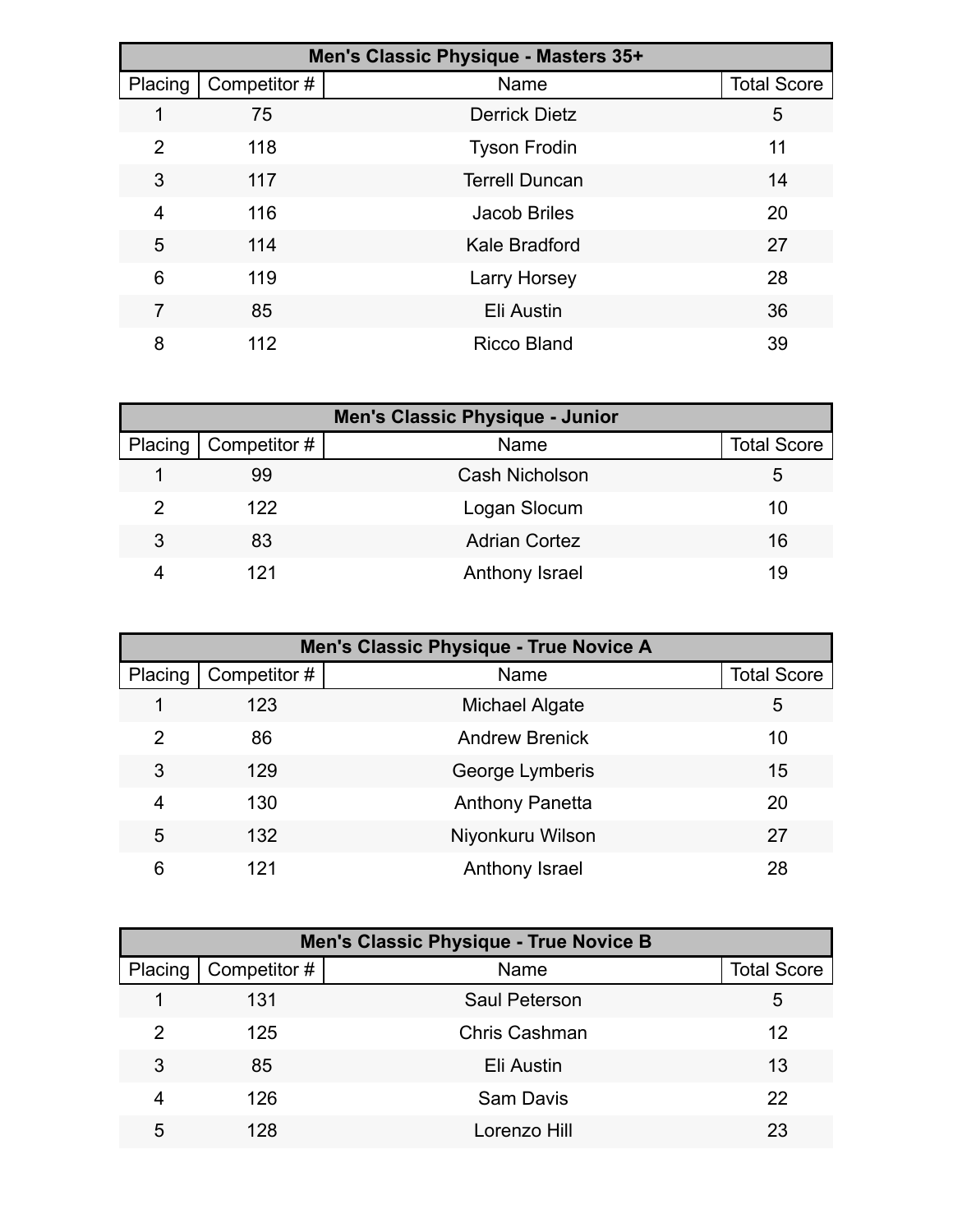| Men's Classic Physique - Novice A |              |                       |                    |  |  |
|-----------------------------------|--------------|-----------------------|--------------------|--|--|
| Placing                           | Competitor # | Name                  | <b>Total Score</b> |  |  |
|                                   | 86           | <b>Andrew Brenick</b> | 5                  |  |  |
| ႒                                 | 129          | George Lymberis       | 10                 |  |  |
| 3                                 | 84           | Segismundo Hernandez  | 15                 |  |  |
|                                   |              | Malachi Earlywine     | 20                 |  |  |

| <b>Men's Classic Physique - Novice B</b> |              |                       |                    |  |
|------------------------------------------|--------------|-----------------------|--------------------|--|
| Placing                                  | Competitor # | Name                  | <b>Total Score</b> |  |
|                                          | 75           | <b>Derrick Dietz</b>  | 5                  |  |
| 2                                        | 134          | <b>Alex Parker</b>    | 10                 |  |
| 3                                        | 99           | <b>Cash Nicholson</b> | 16                 |  |
| 4                                        | 133          | Devin Divoky          | 19                 |  |
| 5                                        | 136          | Matt Trejo            | 25                 |  |
| 6                                        | 85           | Eli Austin            | 31                 |  |
| $\overline{7}$                           | 131          | <b>Saul Peterson</b>  | 34                 |  |
| 8                                        | 135          | <b>Cody Solvey</b>    | 40                 |  |

| Men's Classic Physique - Open A |             |                             |                    |
|---------------------------------|-------------|-----------------------------|--------------------|
| Placing                         | Competitor# | Name                        | <b>Total Score</b> |
| 1                               | 148         | <b>Abhishek Seth</b>        | 5                  |
| $\overline{2}$                  | 94          | Daryl Cerdinio Jr           | 11                 |
| 3                               | 143         | <b>Timothy Hopkins</b>      | 14                 |
| 4                               | 114         | Kale Bradford               | 22                 |
| 5                               | 82          | <b>Christopher Weichman</b> | 26                 |
| 6                               | 119         | <b>Larry Horsey</b>         | 28                 |
| $\overline{7}$                  | 84          | Segismundo Hernandez        | 37                 |
| 8                               | 132         | Niyonkuru Wilson            | 39                 |
| 9                               | 93          | <b>Nathaniel Bell</b>       | 43                 |
| 10                              | 87          | Malachi Earlywine           | 48                 |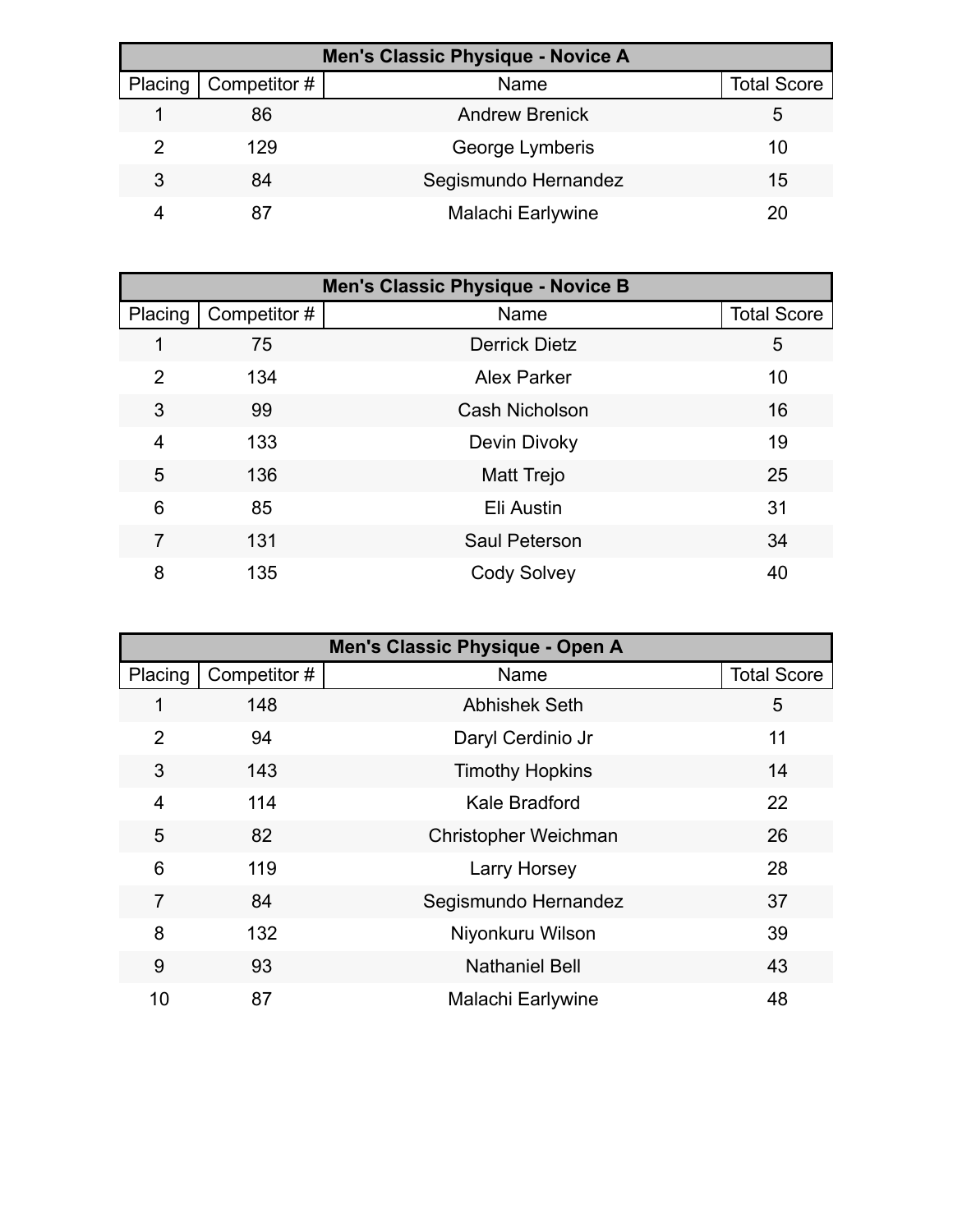| Men's Classic Physique - Open B |             |                         |                    |
|---------------------------------|-------------|-------------------------|--------------------|
| Placing                         | Competitor# | Name                    | <b>Total Score</b> |
|                                 | 137         | Javier Ahumada          | 6                  |
| $\overline{2}$                  | 123         | Michael Algate          | 9                  |
| 3                               | 86          | <b>Andrew Brenick</b>   | 17                 |
| 4                               | 117         | <b>Terrell Duncan</b>   | 18                 |
| 5                               | 129         | George Lymberis         | 27                 |
| 6                               | 151         | <b>Brendan Walters</b>  | 28                 |
| 7                               | 139         | <b>Blaine Brumbaugh</b> | 35                 |
| 8                               | 140         | Jacob Daum              | 40                 |
| 9                               | 122         | Logan Slocum            | 45                 |
| 10                              | 121         | Anthony Israel          | 50                 |
| 11                              | 113         | Jarrod Easton           | 55                 |

| Men's Classic Physique - Open C |              |                          |                    |  |
|---------------------------------|--------------|--------------------------|--------------------|--|
| Placing                         | Competitor # | Name                     | <b>Total Score</b> |  |
| 1                               | 144          | * Cole Johnson *         | 5                  |  |
| $\overline{2}$                  | 75           | <b>Derrick Dietz</b>     | 10                 |  |
| 3                               | 141          | <b>Kyle Fockler</b>      | 16                 |  |
| 4                               | 99           | <b>Cash Nicholson</b>    | 19                 |  |
| 5                               | 145          | <b>Andrew Korchemniy</b> | 27                 |  |
| 6                               | 115          | <b>Chris Echevarria</b>  | 28                 |  |
| $\overline{7}$                  | 131          | <b>Saul Peterson</b>     | 38                 |  |
| 8                               | 125          | <b>Chris Cashman</b>     | 40                 |  |
| 9                               | 149          | <b>Tony Starr</b>        | 43                 |  |
| 10                              | 85           | Eli Austin               | 49                 |  |
| 11                              | 135          | <b>Cody Solvey</b>       | 54                 |  |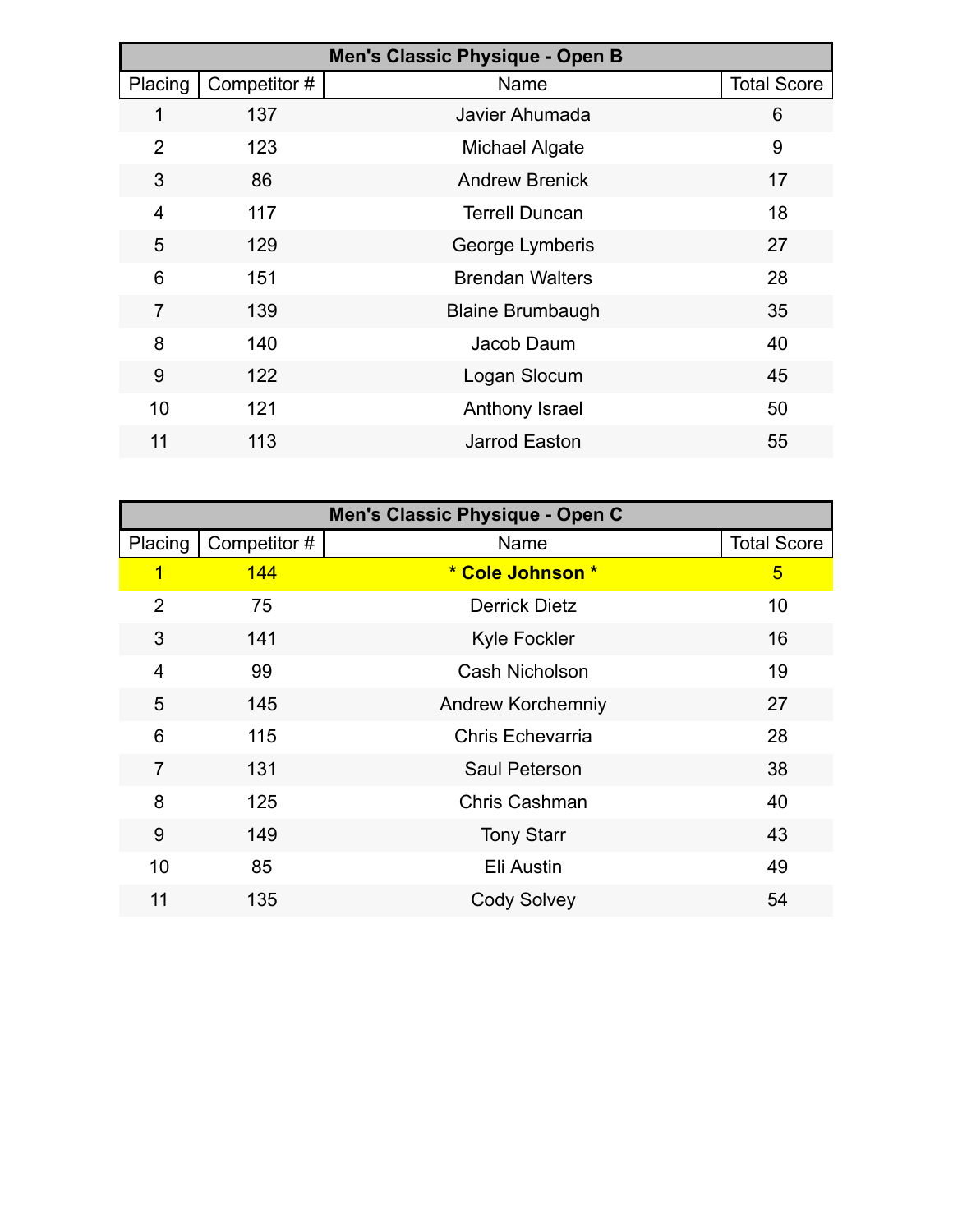| Men's Classic Physique - Open D |              |                       |                    |
|---------------------------------|--------------|-----------------------|--------------------|
| Placing                         | Competitor # | Name                  | <b>Total Score</b> |
|                                 | 175          | <b>Johan Ovallis</b>  | 8                  |
| $\overline{2}$                  | 142          | Evan Hayes            | 10                 |
| 3                               | 118          | <b>Tyson Frodin</b>   | 12                 |
| 4                               | 133          | Devin Divoky          | 21                 |
| 5                               | 134          | <b>Alex Parker</b>    | 26                 |
| 6                               | 147          | <b>Matthew Rausch</b> | 32                 |
| 7                               | 116          | Jacob Briles          | 33                 |
| 8                               | 136          | Matt Trejo            | 40                 |

| Women's Physique - Masters 55+ |                        |             |                    |  |
|--------------------------------|------------------------|-------------|--------------------|--|
|                                | Placing   Competitor # | <b>Name</b> | <b>Total Score</b> |  |
|                                | 206                    | Nancy Diaz  |                    |  |

| <b>Women's Physique - Masters 45+</b> |                              |                           |                    |  |
|---------------------------------------|------------------------------|---------------------------|--------------------|--|
|                                       | Placing $\vert$ Competitor # | Name                      | <b>Total Score</b> |  |
|                                       | 250                          | <b>Kristy Misiaszek</b>   | 5.                 |  |
|                                       | 207                          | <b>Laurie Schoffstall</b> | 10                 |  |
| 3                                     | 203                          | Priscilla Bellnavis       | 15                 |  |

| Women's Physique - Masters 35+ |              |                           |                    |  |
|--------------------------------|--------------|---------------------------|--------------------|--|
| Placing                        | Competitor # | Name                      | <b>Total Score</b> |  |
|                                | 208          | Andi James                | 5                  |  |
|                                | 204          | Ecko Homolka              | 12                 |  |
| 3                              | 207          | <b>Laurie Schoffstall</b> | 16                 |  |
|                                | 209          | Nickie Payne              |                    |  |

| <b>Women's Physique - Open</b> |              |                           |                    |  |
|--------------------------------|--------------|---------------------------|--------------------|--|
| Placing                        | Competitor # | Name                      | <b>Total Score</b> |  |
|                                | 208          | Andi James                | 5                  |  |
| 2                              | 210          | <b>Hailey Seltenreich</b> | 10                 |  |
| 3                              | 204          | Ecko Homolka              | 18                 |  |
| 4                              | 207          | <b>Laurie Schoffstall</b> | 19                 |  |
| 5                              | 209          | Nickie Payne              | 23                 |  |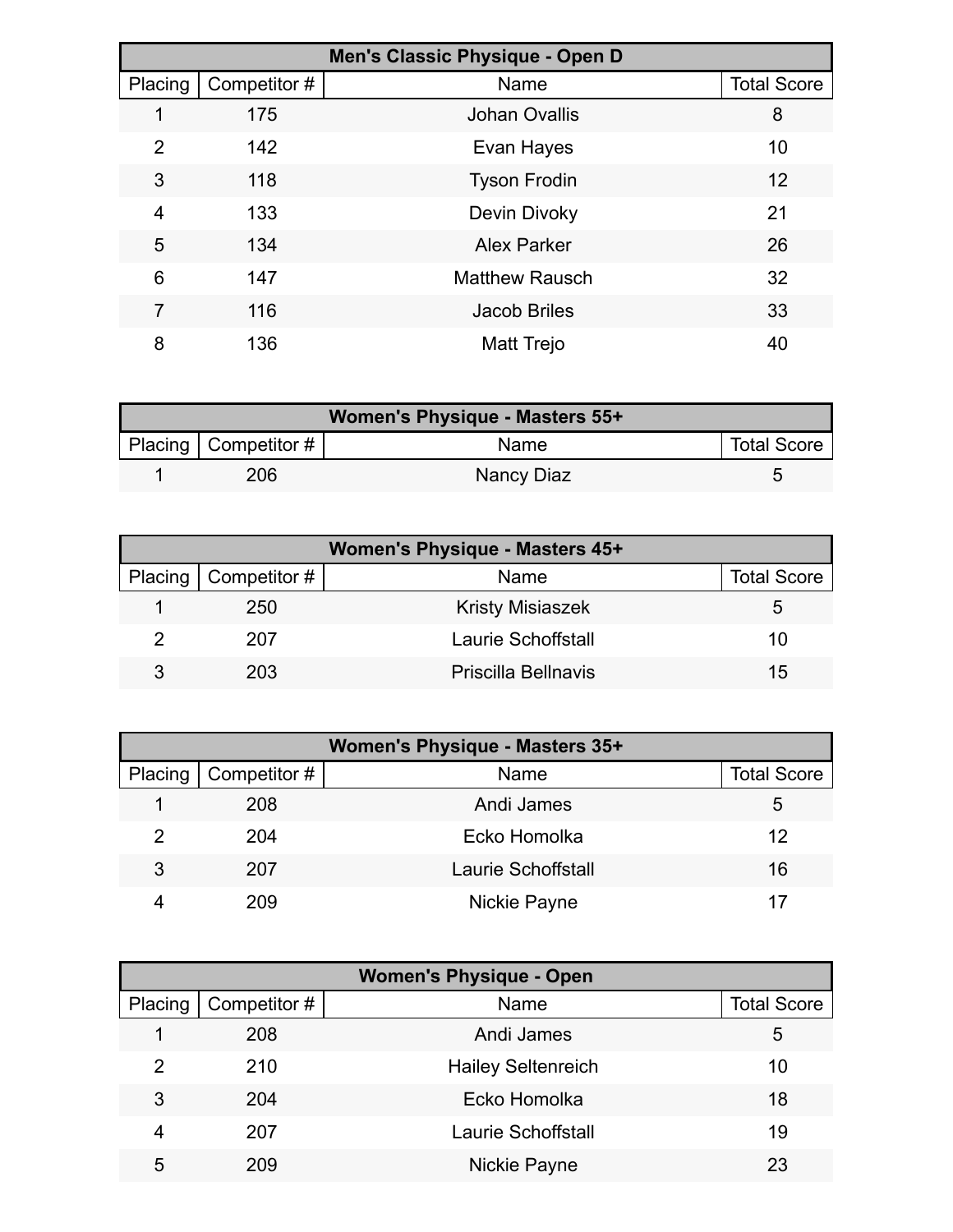| Women's Wellness - Masters 45+ |                        |               |                    |  |
|--------------------------------|------------------------|---------------|--------------------|--|
|                                | Placing   Competitor # | Name          | <b>Total Score</b> |  |
|                                | 213                    | Susanna White | 5                  |  |
|                                | 211                    | Lisa Kromer   | 10                 |  |
|                                | 212                    | Kari Smasne   | 15                 |  |

| Women's Wellness - Masters 35+ |              |                    |                    |
|--------------------------------|--------------|--------------------|--------------------|
| Placing                        | Competitor # | Name               | <b>Total Score</b> |
|                                | 218          | Enedina Robles     | 6                  |
| 2                              | 219          | Rizalina Yablokova | 9                  |
| 3                              | 211          | Lisa Kromer        | 16                 |
| 4                              | 214          | Laura Ann          | 23                 |
| 5                              | 215          | Tania Cancino      | 26                 |
| 6                              | 217          | Alexandra Moore    | 27                 |
|                                | 216          | Cecilia Garcia     | 35                 |

| <b>Women's Wellness - True Novice</b> |                        |                  |                    |
|---------------------------------------|------------------------|------------------|--------------------|
|                                       | Placing   Competitor # | Name             | <b>Total Score</b> |
|                                       | 216                    | Cecilia Garcia   | <sup>t</sup>       |
|                                       | 220.                   | Jennifer Comfort | 10                 |

| <b>Women's Wellness - Novice A</b> |              |                           |                    |  |
|------------------------------------|--------------|---------------------------|--------------------|--|
| Placing                            | Competitor # | Name                      | <b>Total Score</b> |  |
|                                    | 225          | Jennalyn Florendo         | 5                  |  |
| 2                                  | 215          | Tania Cancino             | 12                 |  |
| 3                                  | 222          | <b>Marlen Castellanos</b> | 13                 |  |
| 4                                  | 214          | Laura Ann                 | 20                 |  |
| 5                                  | 333          | <b>Brooke Parsinen</b>    | 27                 |  |
| 6                                  | 227          | <b>Kelsey Koons</b>       | 28                 |  |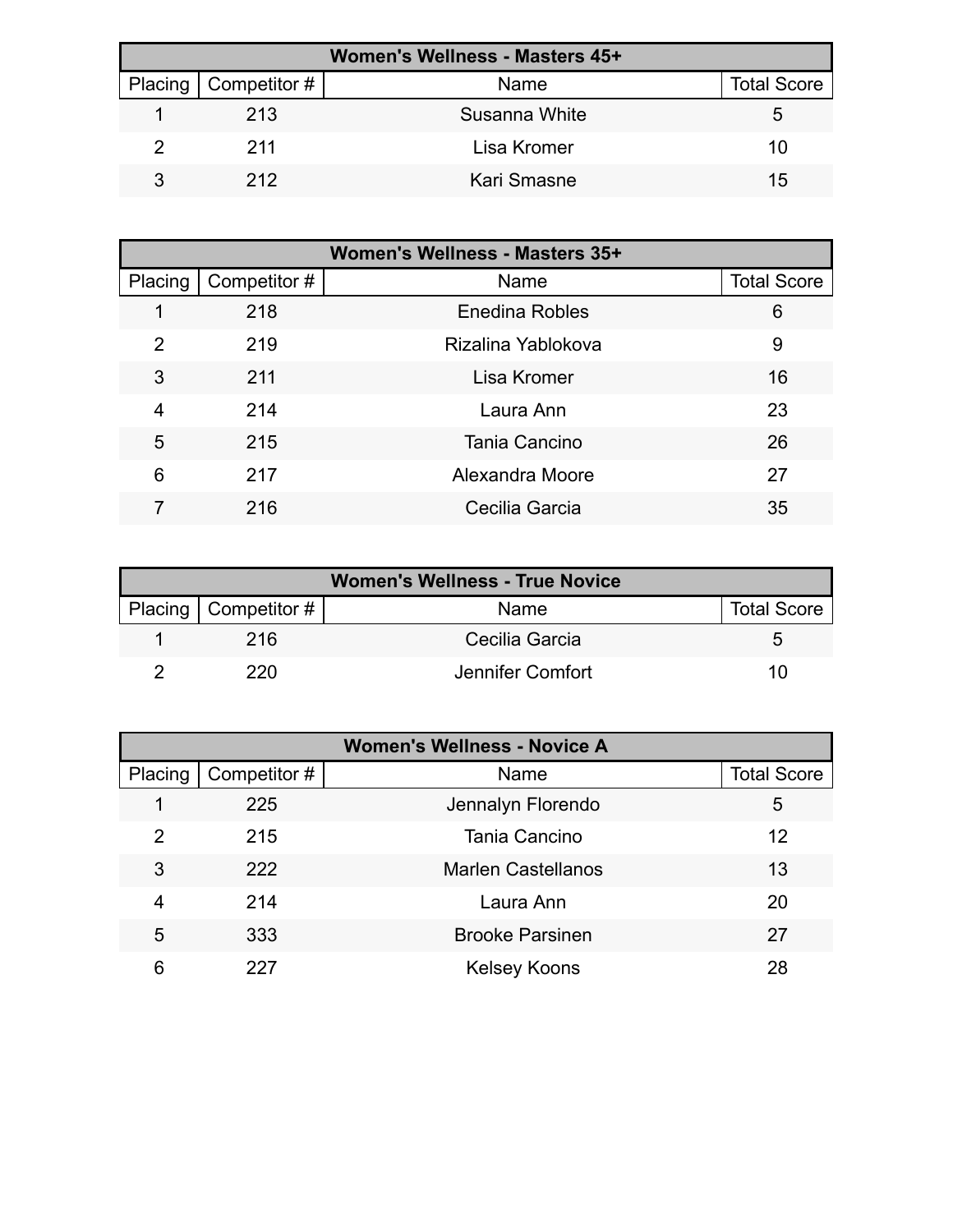| <b>Women's Wellness - Novice B</b> |              |                      |                    |  |
|------------------------------------|--------------|----------------------|--------------------|--|
| Placing                            | Competitor # | Name                 | <b>Total Score</b> |  |
|                                    | 228          | Kellye Lofquist      | 6                  |  |
| 2                                  | 230          | Aspen Ranz           | 9                  |  |
| 3                                  | 217          | Alexandra Moore      | 15                 |  |
| 4                                  | 216          | Cecilia Garcia       | 21                 |  |
| 5                                  | 226          | <b>Rica Generoso</b> | 24                 |  |
| 6                                  | 212          | Kari Smasne          | 32                 |  |
|                                    | 224          | Vanessa Cuartas      | 33                 |  |

|                |              | <b>Women's Wellness - Open A</b> |                    |
|----------------|--------------|----------------------------------|--------------------|
| Placing        | Competitor # | Name                             | <b>Total Score</b> |
| 1              | 236          | * Amanda Wilson *                | $\overline{5}$     |
| $\overline{2}$ | 233          | <b>Cristell Saldivar</b>         | 10                 |
| 3              | 225          | Jennalyn Florendo                | 15                 |
| $\overline{4}$ | 229          | Yaneli Navarrete                 | 20                 |
| 5              | 211          | Lisa Kromer                      | 25                 |
| 6              | 218          | <b>Enedina Robles</b>            | 31                 |
| $\overline{7}$ | 222          | <b>Marlen Castellanos</b>        | 35                 |
| 8              | 235          | Kaylynne Wilbur                  | 41                 |
| 9              | 227          | <b>Kelsey Koons</b>              | 43                 |
| 10             | 214          | Laura Ann                        | 50                 |
| 11             | 333          | <b>Brooke Parsinen</b>           | 54                 |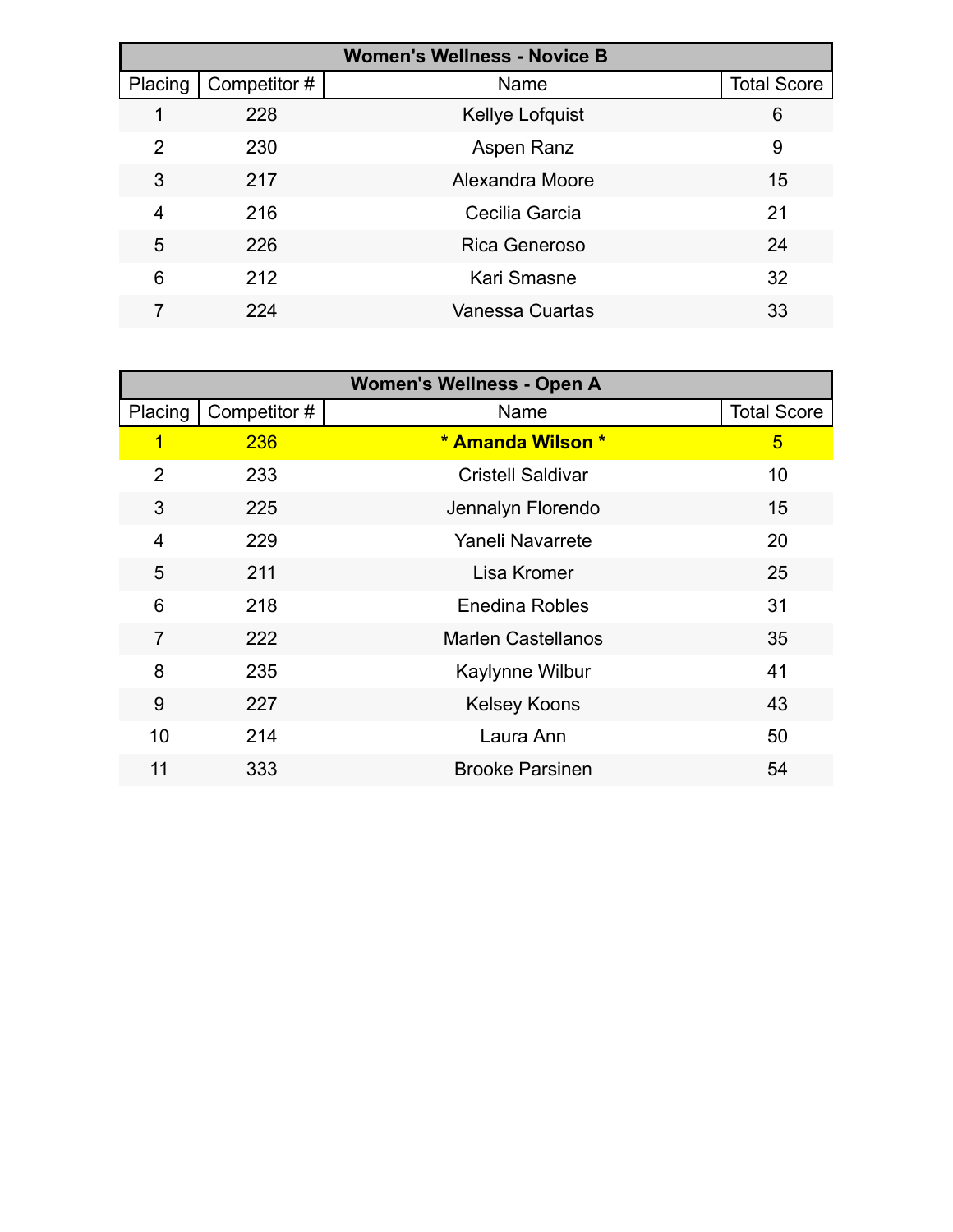|                |              | <b>Women's Wellness - Open B</b> |                    |
|----------------|--------------|----------------------------------|--------------------|
| Placing        | Competitor # | Name                             | <b>Total Score</b> |
| 1              | 234          | Angela Solvey                    | 5                  |
| 2              | 228          | Kellye Lofquist                  | 11                 |
| 3              | 230          | Aspen Ranz                       | 16                 |
| 4              | 213          | Susanna White                    | 17                 |
| 5              | 215          | Tania Cancino                    | 25                 |
| 6              | 231          | Allea Ciarabellini               | 30                 |
| $\overline{7}$ | 217          | Alexandra Moore                  | 37                 |
| 8              | 216          | Cecilia Garcia                   | 41                 |
| 9              | 226          | <b>Rica Generoso</b>             | 42                 |
| 10             | 232          | Jolene Lathrop                   | 49                 |
| 11             | 224          | Vanessa Cuartas                  | 54                 |

| Women's Figure - Masters 60+ |                              |                        |                    |  |
|------------------------------|------------------------------|------------------------|--------------------|--|
|                              | Placing $\vert$ Competitor # | Name                   | <b>Total Score</b> |  |
|                              | 239                          | <b>Julie Hadfield</b>  | 5.                 |  |
|                              | 237                          | Zenaida Blanchard      | 12                 |  |
|                              | 238                          | <b>Vickie Cafferty</b> | 13                 |  |

| Women's Figure - Masters 55+ |              |                       |                    |
|------------------------------|--------------|-----------------------|--------------------|
| Placing                      | Competitor # | Name                  | <b>Total Score</b> |
|                              | 242          | Maggie Rivera         | 5                  |
| 2                            | 241          | Marjean Moats         | 11                 |
| 3                            | 239          | <b>Julie Hadfield</b> | 15                 |
| 4                            | 240          | <b>Sheryl Deigert</b> | 22                 |
| 5                            | 206          | Nancy Diaz            | 23                 |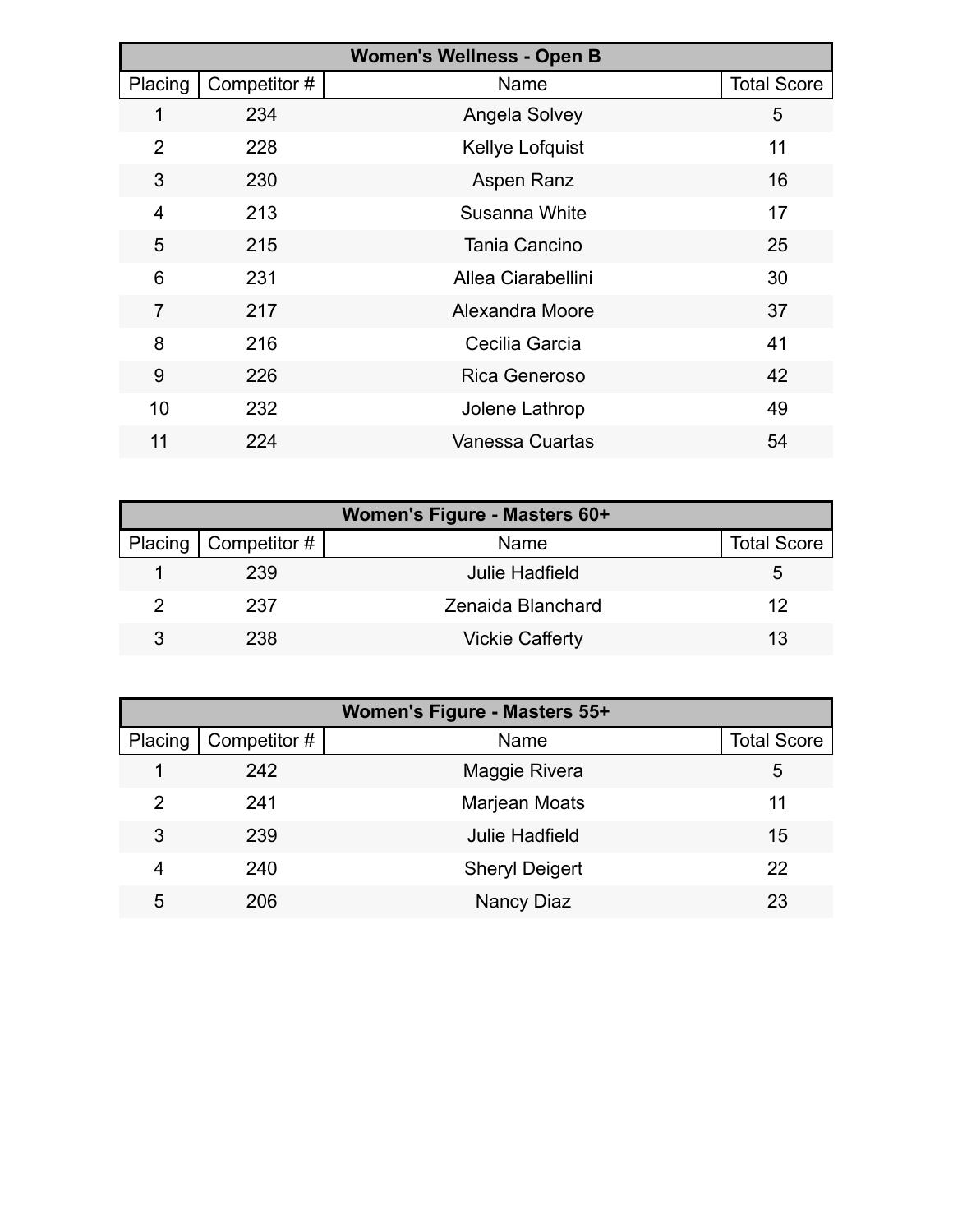| Women's Figure - Masters 50+ |              |                           |                    |
|------------------------------|--------------|---------------------------|--------------------|
| Placing                      | Competitor # | Name                      | <b>Total Score</b> |
|                              | 245          | Parwati Martin            | 6                  |
| 2                            | 244          | <b>Candy Malave</b>       | 9                  |
| 3                            | 242          | Maggie Rivera             | 15                 |
| 4                            | 207          | <b>Laurie Schoffstall</b> | 20                 |
| 5                            | 241          | Marjean Moats             | 25                 |
| 6                            | 243          | Coventry Jankowski        | 30                 |

| Women's Figure - Masters 45+ |              |                         |                    |
|------------------------------|--------------|-------------------------|--------------------|
| Placing                      | Competitor # | Name                    | <b>Total Score</b> |
|                              | 247          | <b>Fatima Carlos</b>    | 5                  |
| 2                            | 246          | <b>Shawna Burnett</b>   | 10                 |
| 3                            | 249          | <b>Amber Mcdonald</b>   | 15                 |
| 4                            | 207          | Laurie Schoffstall      | 22                 |
| 5                            | 250          | <b>Kristy Misiaszek</b> | 24                 |
| 6                            | 248          | Lilybeth Martin         | 29                 |

| Women's Figure - Masters 40+ |              |                         |                    |
|------------------------------|--------------|-------------------------|--------------------|
| Placing                      | Competitor # | Name                    | <b>Total Score</b> |
|                              | 255          | <b>Mindi Turner</b>     | 5                  |
| $\overline{2}$               | 265          | <b>Heidi Morales</b>    | 12 <sup>2</sup>    |
| 3                            | 246          | <b>Shawna Burnett</b>   | 13                 |
| 4                            | 252          | Angeline Jones          | 20                 |
| 5                            | 254          | Jennifer Schmidt        | 26                 |
| 6                            | 244          | <b>Candy Malave</b>     | 29                 |
| $\overline{7}$               | 251          | Megan Gray              | 35                 |
| 8                            | 250          | <b>Kristy Misiaszek</b> | 41                 |
| 9                            | 248          | <b>Lilybeth Martin</b>  | 47                 |
| 10                           | 209          | Nickie Payne            | 49                 |
| 11                           | 253          | Mackensie Liberman      | 54                 |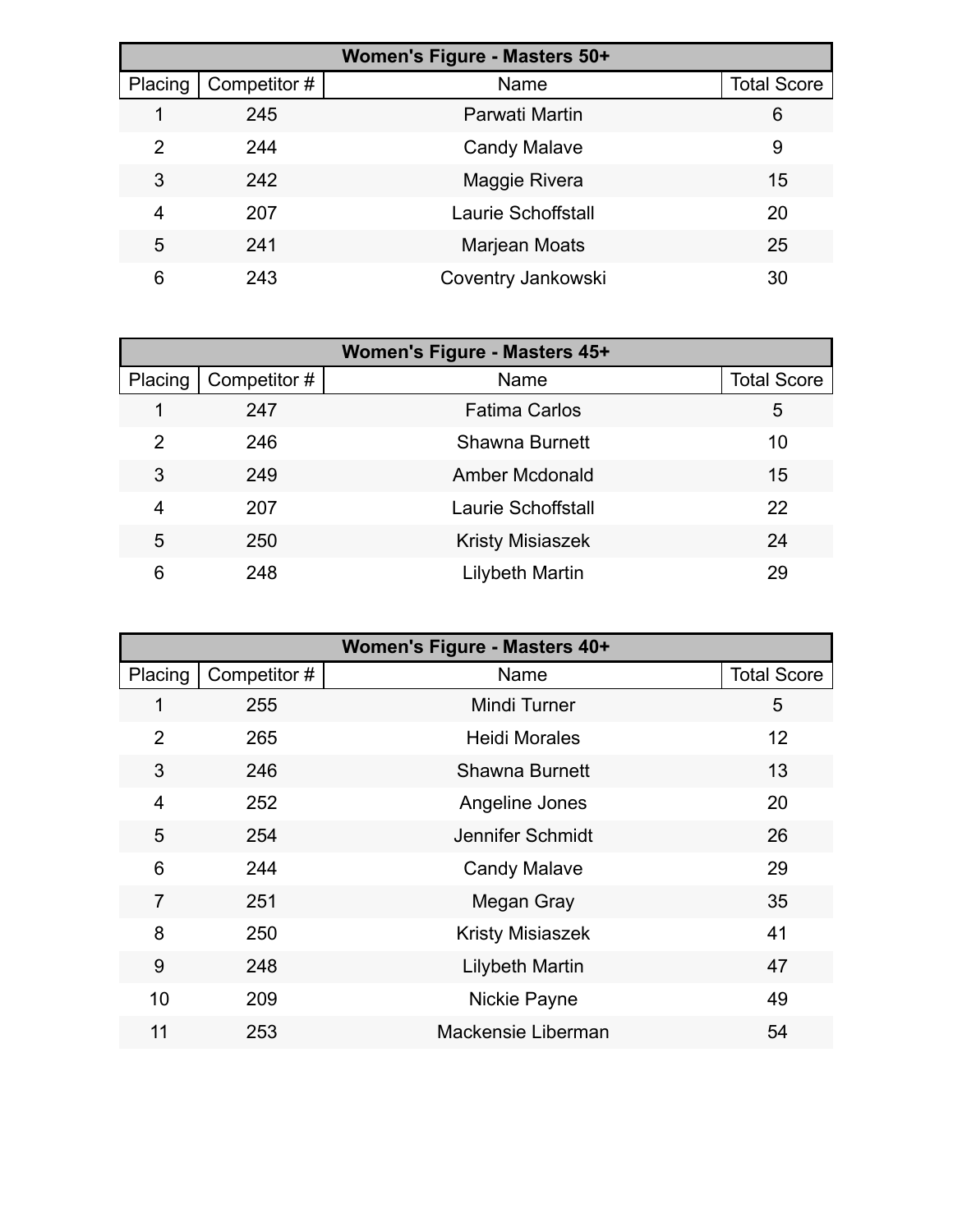| Women's Figure - Masters 35+ |              |                          |                    |
|------------------------------|--------------|--------------------------|--------------------|
| Placing                      | Competitor # | Name                     | <b>Total Score</b> |
| 1                            | 261          | <b>Jusel Selerio</b>     | 5                  |
| 2                            | 255          | <b>Mindi Turner</b>      | 10                 |
| 3                            | 208          | Andi James               | 15                 |
| 4                            | 257          | <b>Elizabeth Guthrie</b> | 20                 |
| 5                            | 252          | Angeline Jones           | 25                 |
| 6                            | 258          | Ivana Jungic             | 30                 |
| 7                            | 251          | Megan Gray               | 37                 |
| 8                            | 260          | <b>Shannon Schmitt</b>   | 38                 |
| 9                            | 256          | <b>Sheryl Bolin</b>      | 45                 |
| 10                           | 259          | <b>Kassandra Norris</b>  | 49                 |

| <b>Women's Figure - True Novice</b> |              |                         |                    |  |
|-------------------------------------|--------------|-------------------------|--------------------|--|
| Placing                             | Competitor # | Name                    | <b>Total Score</b> |  |
|                                     | 263          | Ashleigh Voellinger     | 5                  |  |
| 2                                   | 254          | Jennifer Schmidt        | 10                 |  |
| 3                                   | 262          | Maegin Jensen           | 15                 |  |
| 4                                   | 243          | Coventry Jankowski      | 21                 |  |
| 5                                   | 209          | Nickie Payne            | 24                 |  |
| 6                                   | 259          | <b>Kassandra Norris</b> | 30                 |  |

| <b>Women's Figure - Novice A</b> |              |                        |                    |
|----------------------------------|--------------|------------------------|--------------------|
| Placing                          | Competitor # | Name                   | <b>Total Score</b> |
|                                  | 249          | Amber Mcdonald         | 6                  |
| 2                                | 254          | Jennifer Schmidt       | 11                 |
| 3                                | 265          | <b>Heidi Morales</b>   | 13                 |
| 4                                | 264          | Carlea Baughn          | 20                 |
| 5                                | 260          | <b>Shannon Schmitt</b> | 25                 |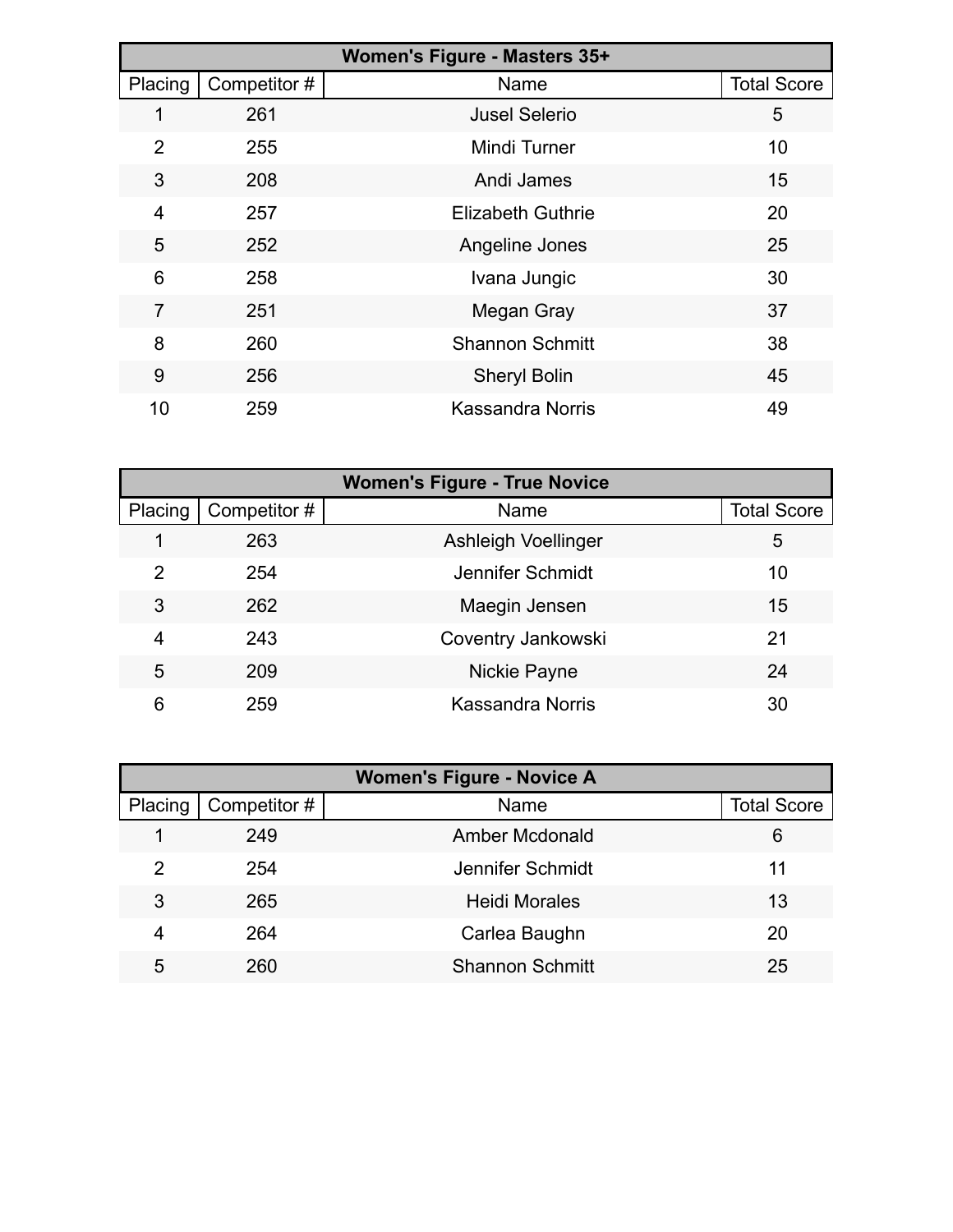| <b>Women's Figure - Novice B</b> |              |                        |                    |  |
|----------------------------------|--------------|------------------------|--------------------|--|
| Placing                          | Competitor # | Name                   | <b>Total Score</b> |  |
|                                  | 228          | Kellye Lofquist        | 5                  |  |
| 2                                | 262          | Maegin Jensen          | 10                 |  |
| 3                                | 209          | Nickie Payne           | 16                 |  |
| 4                                | 253          | Mackensie Liberman     | 19                 |  |
| <b>NS</b>                        | 266          | <b>Holland Wheaton</b> | <b>NS</b>          |  |

| <b>Women's Figure - Open A</b> |              |                        |                    |  |  |  |
|--------------------------------|--------------|------------------------|--------------------|--|--|--|
| Placing                        | Competitor # | Name                   | <b>Total Score</b> |  |  |  |
|                                | 261          | <b>Jusel Selerio</b>   |                    |  |  |  |
| $\overline{2}$                 | 247          | <b>Fatima Carlos</b>   | 8                  |  |  |  |
| 3                              | 270          | Shaylee Little         | 17                 |  |  |  |
| $\overline{4}$                 | 268          | <b>Ashley Blackmer</b> | 18                 |  |  |  |
| 5                              | 258          | Ivana Jungic           | 25                 |  |  |  |
| 6                              | 260          | <b>Shannon Schmitt</b> | 30                 |  |  |  |
| $\overline{7}$                 | 248          | Lilybeth Martin        | 36                 |  |  |  |
| 8                              | 256          | <b>Sheryl Bolin</b>    | 39                 |  |  |  |

| <b>Women's Figure - Open B</b> |              |                           |                    |  |  |
|--------------------------------|--------------|---------------------------|--------------------|--|--|
| Placing                        | Competitor # | Name                      | <b>Total Score</b> |  |  |
| 1                              | 269          | Reyna Estrada             | 5                  |  |  |
| $\overline{2}$                 | 210          | <b>Hailey Seltenreich</b> | 10                 |  |  |
| 3                              | 249          | <b>Amber Mcdonald</b>     | 15                 |  |  |
| 4                              | 265          | <b>Heidi Morales</b>      | 20                 |  |  |
| 5                              | 263          | Ashleigh Voellinger       | 25                 |  |  |
| 6                              | 254          | Jennifer Schmidt          | 29                 |  |  |
| 7                              | 207          | Laurie Schoffstall        | 35                 |  |  |
| 8                              | 264          | Carlea Baughn             | 41                 |  |  |
| 9                              | 272          | Jessica Moskowitz         | 44                 |  |  |